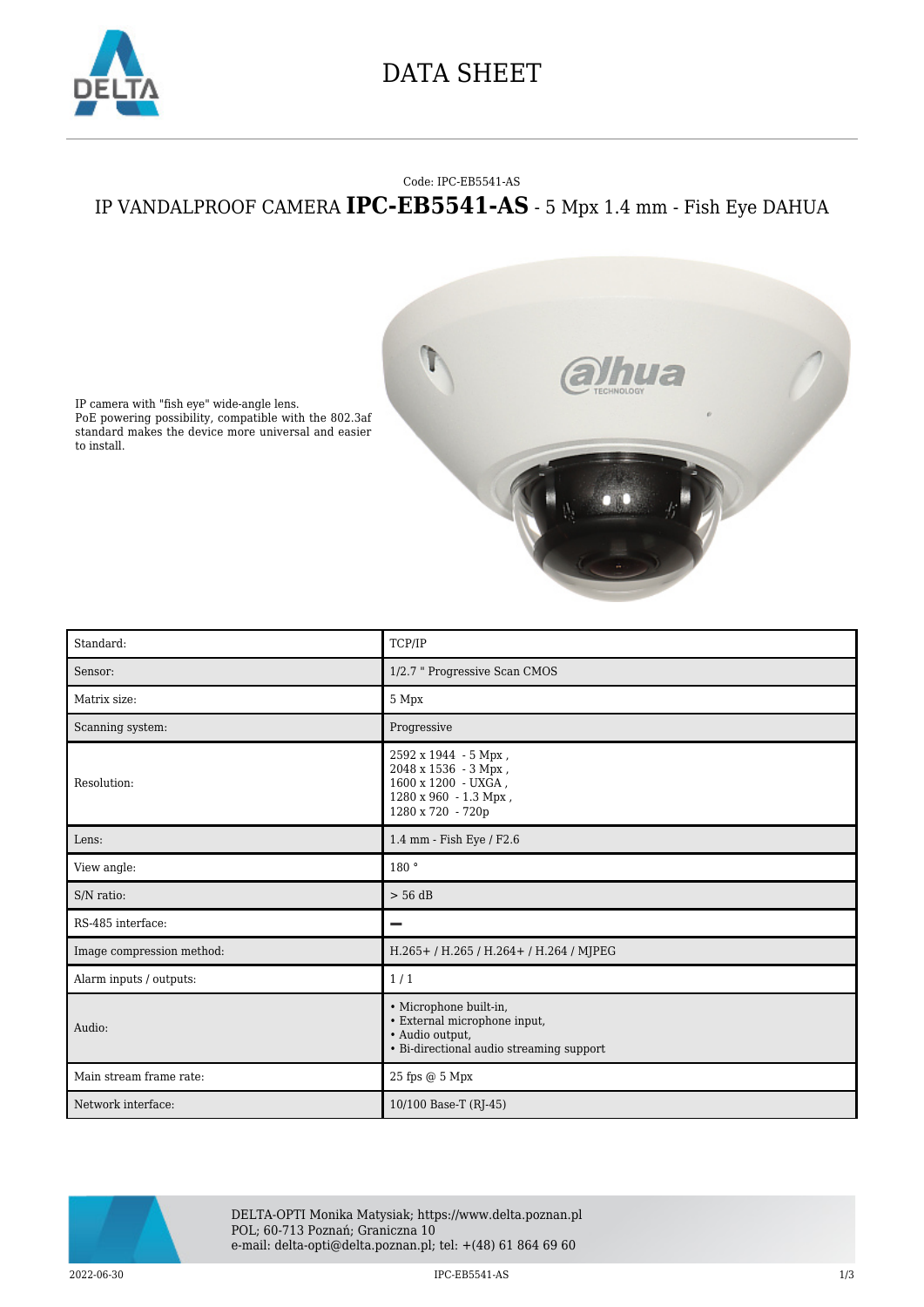

## DATA SHEET

| Network protocols:             | IPv4/IPv6, HTTP, HTTPS, TCP, UDP, ARP, RTP, RTSP, RTCP, RTMP, SMTP, FTP,<br>SFTP, DHCP, DNS, DDNS, QoS, UPnP, NTP, Multicast, ICMP, IGMP, NFS, PPPoE,<br>SNMP, IEEE 802.1x                                                                                                                                                                                                                                                                                                                                                                                                                      |
|--------------------------------|-------------------------------------------------------------------------------------------------------------------------------------------------------------------------------------------------------------------------------------------------------------------------------------------------------------------------------------------------------------------------------------------------------------------------------------------------------------------------------------------------------------------------------------------------------------------------------------------------|
| Memory card slot:              | Micro SD memory cards up to 256GB support (possible local recording)                                                                                                                                                                                                                                                                                                                                                                                                                                                                                                                            |
| Mobile phones support:         | Port no.: 37777 or access by a cloud (P2P)<br>• Android: Free application DMSS<br>• iOS (iPhone): Free application <b>DMSS</b>                                                                                                                                                                                                                                                                                                                                                                                                                                                                  |
| Default IP address:            | 192.168.1.108                                                                                                                                                                                                                                                                                                                                                                                                                                                                                                                                                                                   |
| Default admin user / password: | $admin / -$<br>The administrator password should be set at the first start                                                                                                                                                                                                                                                                                                                                                                                                                                                                                                                      |
| Web browser access ports:      | 80, 37777                                                                                                                                                                                                                                                                                                                                                                                                                                                                                                                                                                                       |
| PC client access ports:        | 37777                                                                                                                                                                                                                                                                                                                                                                                                                                                                                                                                                                                           |
| Mobile client access ports:    | 37777                                                                                                                                                                                                                                                                                                                                                                                                                                                                                                                                                                                           |
| Port ONVIF:                    | 80                                                                                                                                                                                                                                                                                                                                                                                                                                                                                                                                                                                              |
| RTSP URL:                      | rtsp://admin:hasło@192.168.1.108:554/cam/realmonitor?channel=1&subtype=0 -<br>Main stream<br>rtsp://admin.hasho@192.168.1.108:554/cam/realmonitor?channel=1&subtype=1 - Sub<br>stream                                                                                                                                                                                                                                                                                                                                                                                                           |
| <b>WEB</b> Server:             | Built-in                                                                                                                                                                                                                                                                                                                                                                                                                                                                                                                                                                                        |
| Max. number of on-line users:  | 20                                                                                                                                                                                                                                                                                                                                                                                                                                                                                                                                                                                              |
| ONVIF:                         | ✓                                                                                                                                                                                                                                                                                                                                                                                                                                                                                                                                                                                               |
|                                |                                                                                                                                                                                                                                                                                                                                                                                                                                                                                                                                                                                                 |
| Main features:                 | • WDR - 120 dB - Wide Dynamic Range<br>• 3D-DNR - Digital Noise Reduction<br>• ROI - improve the quality of selected parts of image<br>• Possibility to change the resolution, quality and bit rate<br>• Time mark and image description<br>• Privacy zones - max. 4<br>• Motion Detection - max. 4 zones<br>• Heat map - the selection in the image by corresponding colors the areas with<br>different traffic<br>• Configurable: brightness, contrast, saturation<br>• IVS analysis: crossing the line (tripwire), intrusion, people counting - support for 4<br>independent detection areas |
| Power supply:                  | • PoE $(802.3af)$ ,<br>• 12 V DC / 280 mA                                                                                                                                                                                                                                                                                                                                                                                                                                                                                                                                                       |
| Power consumption:             | $\leq$ 5.1 W @ 12 V DC<br>$\leq$ 6 W @ PoE                                                                                                                                                                                                                                                                                                                                                                                                                                                                                                                                                      |
| Housing:                       | Dome - Metal                                                                                                                                                                                                                                                                                                                                                                                                                                                                                                                                                                                    |
| Color:                         | White                                                                                                                                                                                                                                                                                                                                                                                                                                                                                                                                                                                           |
| "Index of Protection":         | IP67                                                                                                                                                                                                                                                                                                                                                                                                                                                                                                                                                                                            |
| Vandal-proof:                  | <b>IK10</b>                                                                                                                                                                                                                                                                                                                                                                                                                                                                                                                                                                                     |
| Operation temp:                | $-30 °C$ 55 °C                                                                                                                                                                                                                                                                                                                                                                                                                                                                                                                                                                                  |
| Weight:                        | $0.38$ kg                                                                                                                                                                                                                                                                                                                                                                                                                                                                                                                                                                                       |



2022-06-30 IPC-EB5541-AS 2/3